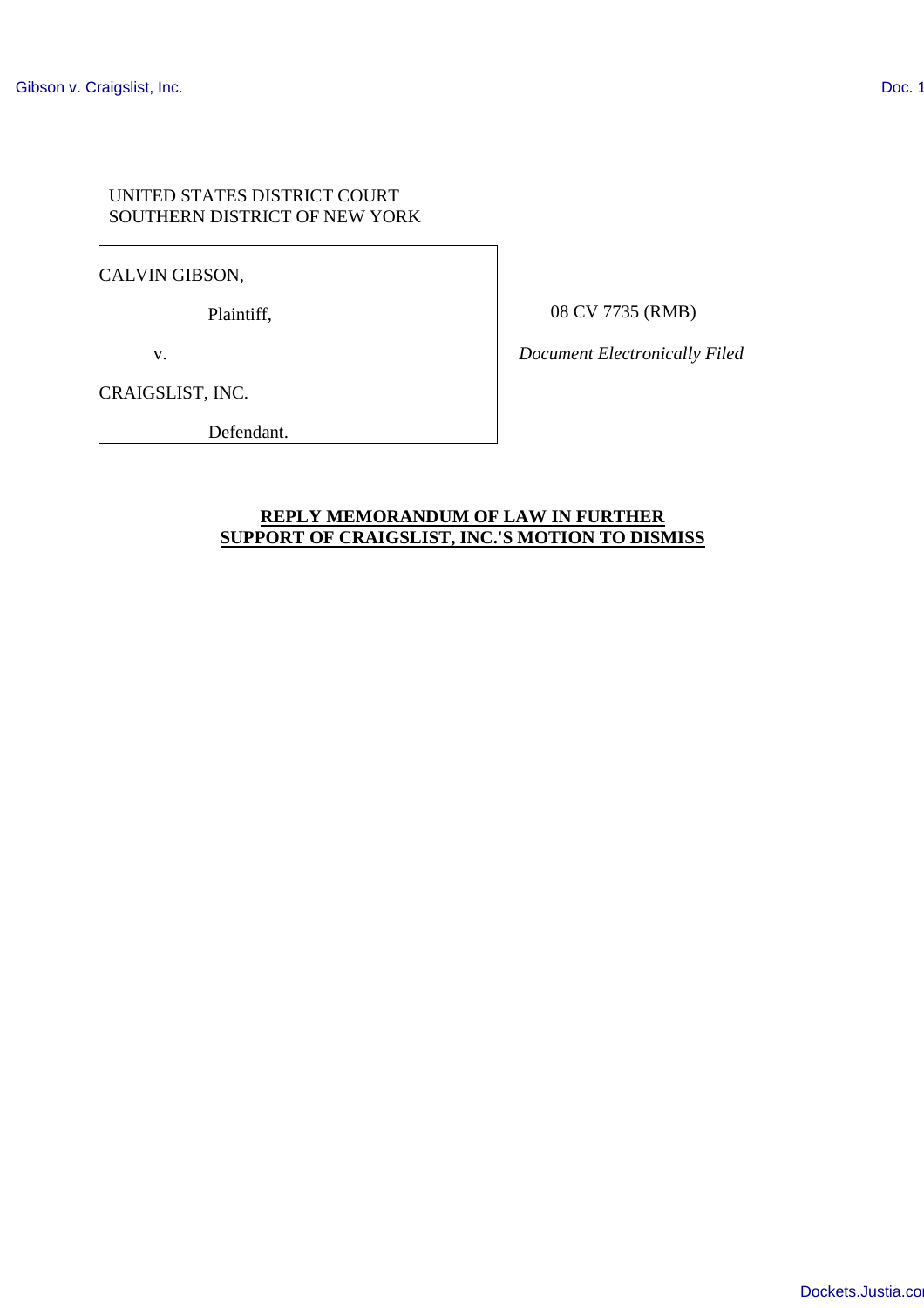# **TABLE OF CONTENTS**

| Page                                                              |  |
|-------------------------------------------------------------------|--|
|                                                                   |  |
|                                                                   |  |
| A RULE 12(b)(6) MOTION IS A PROPER VEHICLE FOR DISMISSAL OF THE   |  |
|                                                                   |  |
| THE COMPLAINT TREATS CRAIGSLIST AS THE "PUBLISHER" OF THIRD-PARTY |  |
| PLAINTIFF'S REQUEST FOR A PRE-MOTION CONFERENCE AND/OR SANCTIONS  |  |
|                                                                   |  |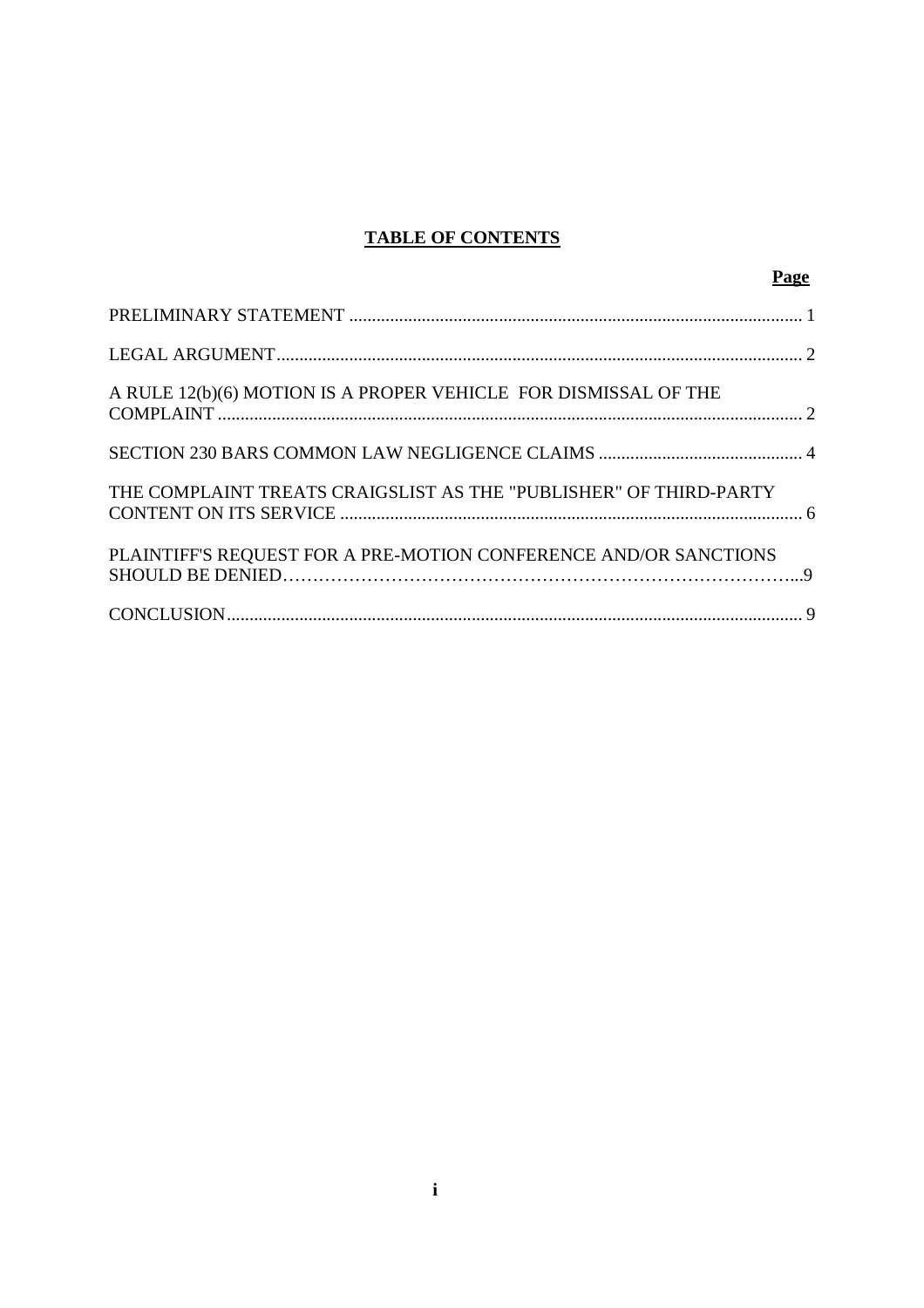# **TABLE OF AUTHORITIES**

| <b>Cases</b>                                                                                      |
|---------------------------------------------------------------------------------------------------|
|                                                                                                   |
| Barnes v. Yahoo!, Inc., No, Civ. 05-926-AA, 2005 WL 3005602 (D. Or. Nov. 8, 2005) 5               |
|                                                                                                   |
|                                                                                                   |
|                                                                                                   |
| Best W. Int'l, Inc. v. Furber, No. CV-06-1537-PHX-DGC, 2008 WL 4182827 (D. Ariz. Sept. 5,         |
|                                                                                                   |
| Chi. Lawyers' Comm. for Civ. Rights Under Law, Inc. v. Craigslist, Inc., 461 F. Supp. 2d 681,     |
|                                                                                                   |
|                                                                                                   |
| Doe v. Bates, No. 5:05-CV-91-DF-CMC, 2006 WL 3813758 (E.D. Tex. Dec. 27, 2006)  2, 5              |
|                                                                                                   |
|                                                                                                   |
| Doe v. MySpace, Inc., 528 F.3d 413 (5th Cir. 2008), cert. denied ___ S. Ct. ___, 2008 WL          |
|                                                                                                   |
|                                                                                                   |
| Global Royalties, Ltd. v. Xcentric Ventures, LLC, 544 F. Supp. 2d 929 (D. Ariz. 2008)  8          |
| Global Royalties, Ltd. v. Xcentric Ventures, LLC, No. 07-956-PHX-FJM, 2007 WL 2949002 (D.         |
|                                                                                                   |
|                                                                                                   |
| Kruska v. Perverted Justice Found. Inc., No. CV 08-0054-PHX-SMM, 2008 WL 2705377 (D.              |
|                                                                                                   |
|                                                                                                   |
| Nemet Chevrolet, Ltd. v. Consumeraffairs.com, Inc., 564 F. Supp. 2d 544 (E.D. Va. 2008) 2         |
| Parker v. Google, Inc., 422 F. Supp. 2d 492 (E.D. Pa. 2006), aff'd, 242 Fed. Appx. 833 (3d Cir.), |
|                                                                                                   |
| Stoner v. eBay Inc., No. 305666, 2000 WL 1705637 (Cal. Super. Ct. Nov. 1, 2000) 8                 |
| Stratton Oakmont, Inc. v. Prodigy Services Co., 1995 N.Y. Misc. LEXIS 229, 23 Media L. Rep.       |
| Universal Commc'n Systems, Inc. v. Lycos, Inc., 478 F.3d 413 (1st Cir. 2007) 2, 8                 |
|                                                                                                   |

## **Statutes**

|--|--|--|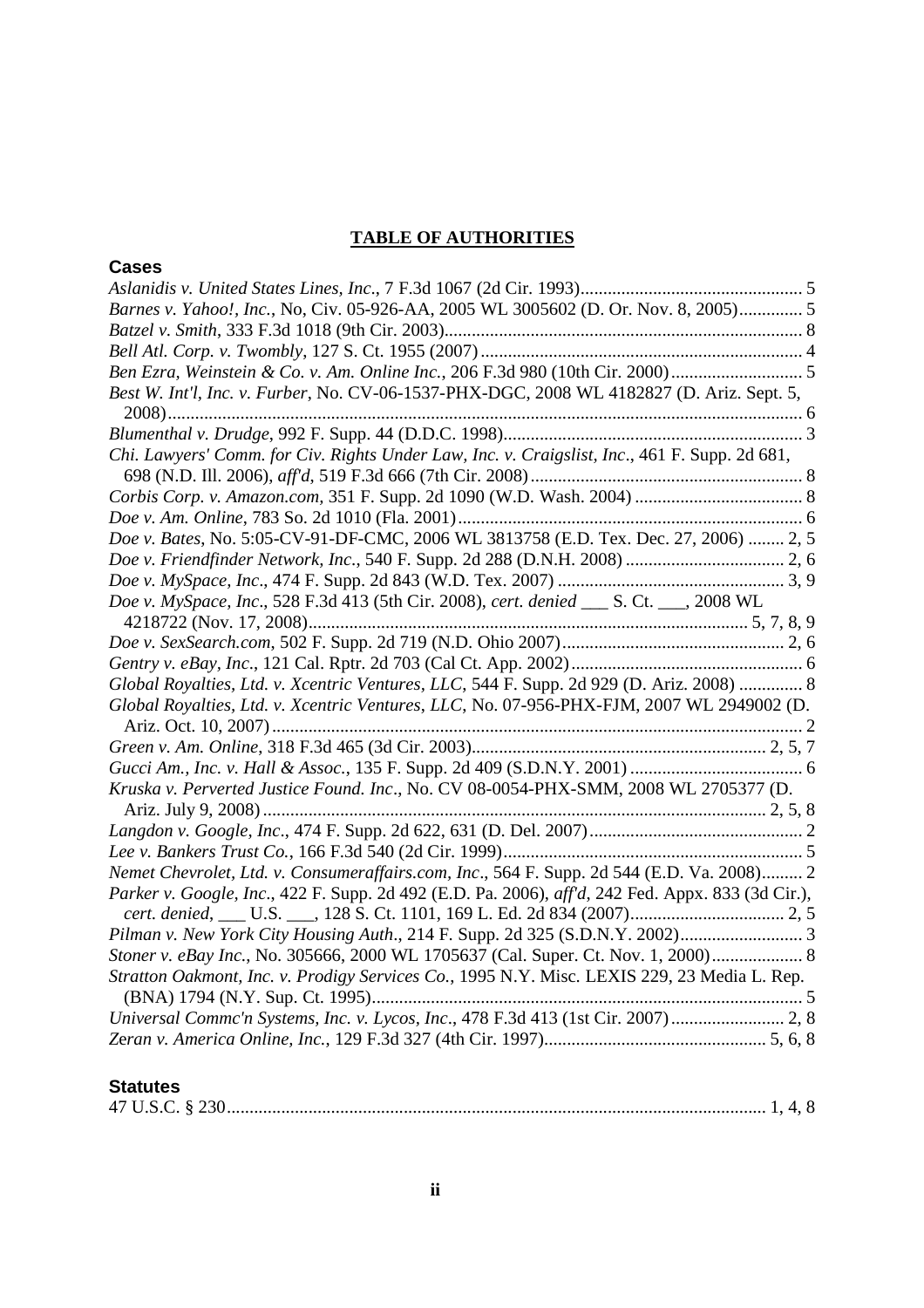# **Other Authorities**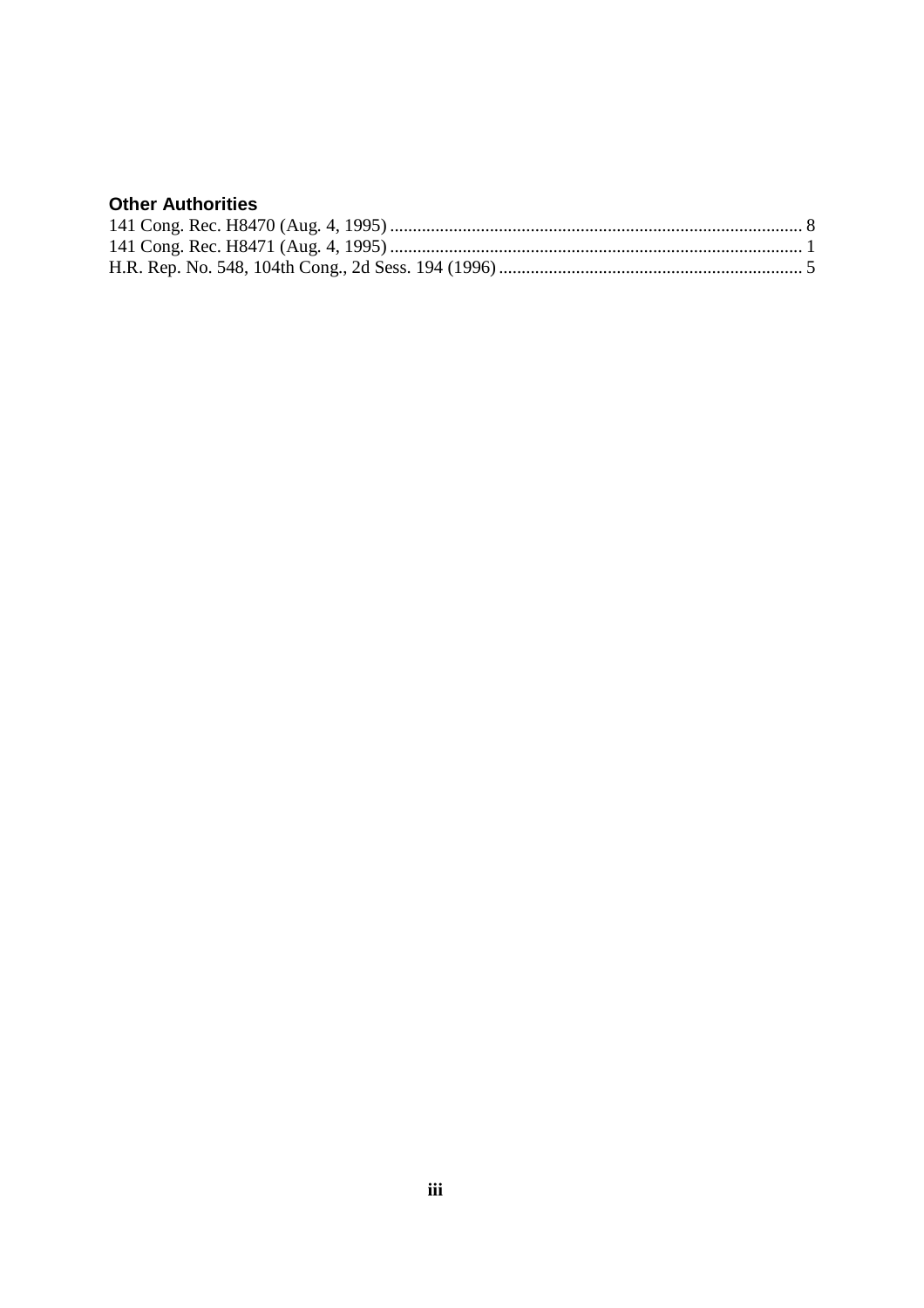#### **PRELIMINARY STATEMENT**

Defendant craigslist, Inc. ("craigslist") submits this reply in support of its motion to dismiss the First Amended Complaint ("Complaint") under section 230 of the Communications Decency Act, 47 U.S.C. § 230 ("Section 230").

The plaintiff would like to require the government or this Court to "regulate[]" craigslist and "force[]" craigslist to "screen[]" the content of advertisements that users post on its website. (Pl. Memo. in Opp. to Def. Mot. to Dismiss ("Pl. Opp. Memo.") at 3, 11). However, it is "the policy of the United States that we do not wish to have content regulations by the Federal Government of what is on the Internet." 141 Cong. Rec. H8470 (Aug. 4, 1995) (statement of Rep. Cox). Furthermore, as acknowledged by Congress:

> There is no way that any of those [interactive computer service providers] can take the responsibility to edit out all information that is going to be coming in to them from all manner of sources onto their bulletin board. . . . [T]o have that imposition imposed on them is wrong.

141 Cong. Rec. H8471 (Aug. 4, 1995) (statement of Rep. Goodlatte). Section 230 implements these Congressional findings and national policies, and bars the plaintiff's common law negligence claim against craigslist.

Despite the plaintiff's argument that the Complaint does not rest on content, craigslist's only connection to the plaintiff is the alleged content of an ad allegedly posted on craigslist's online classified ad service. (First Am. Compl., *passim*). The plaintiff argues craigslist should have screened the millions of ads on its website and weeded out content advertising illegal services and dangerous objects, including the alleged handgun ad at issue here. (Pl. Opp. Memo. at 11). This is a traditional publisher function and the plaintiff's allegations would impose liability on craigslist for its actions – or alleged inaction – in this traditional publisher role. Section 230 exists to prevent such liability.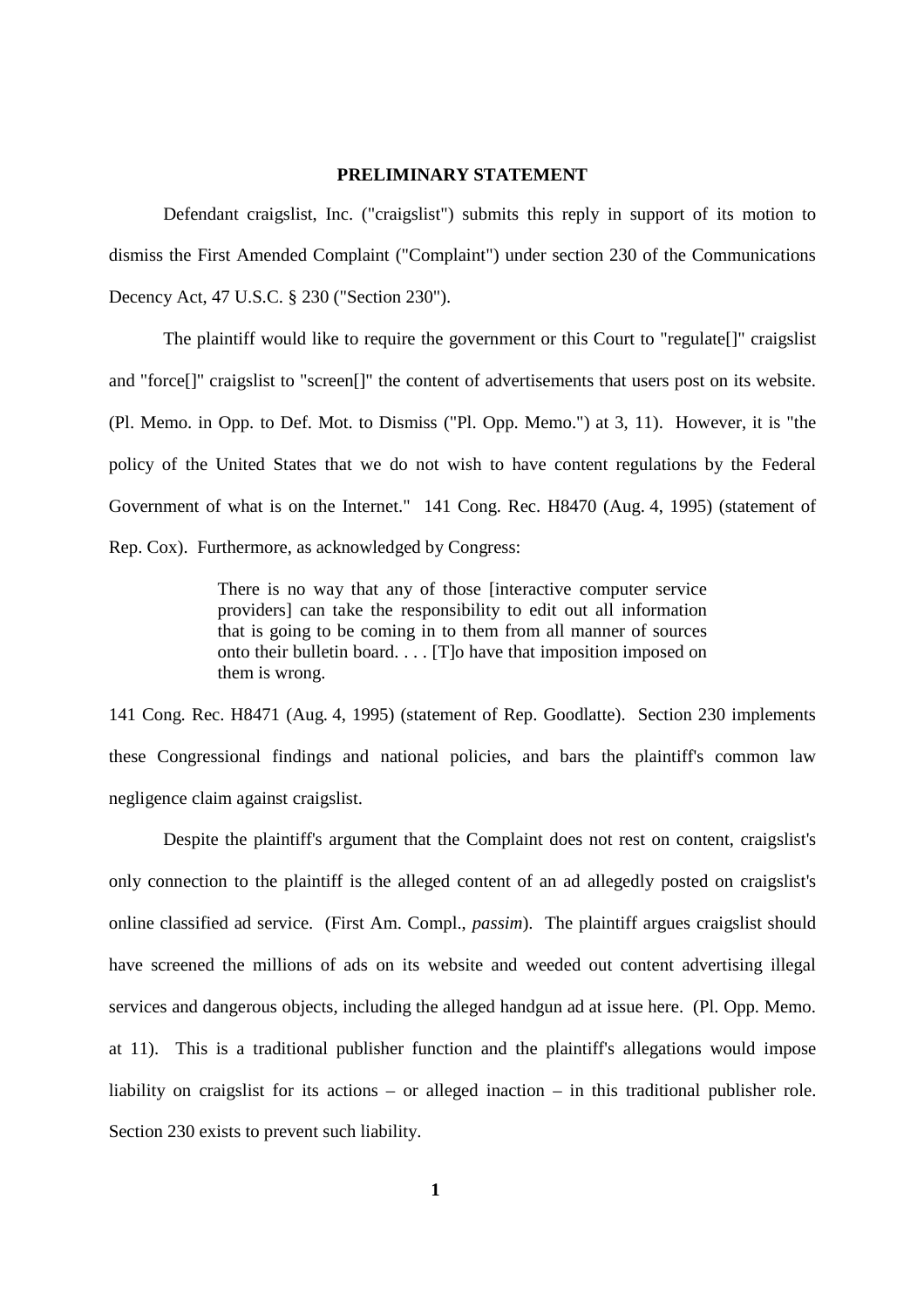The plaintiff does not dispute that craigslist is an interactive computer service provider under Section 230, and the plaintiff does not dispute that the content of the alleged advertisement at issue was created by a third party. Rather, in his attempt to resist Section 230, the plaintiff contends that the Complaint cannot be dismissed at this juncture under Federal Rule of Civil Procedure ("Rule") 12(b)(6); that Section 230 does not bar common law negligence claims; and that the Complaint does not seek to treat craigslist as the publisher of third-party content. As to each contention, the plaintiff simply is wrong.

#### **LEGAL ARGUMENT**

#### **POINT I**

## **A RULE 12(b)(6) MOTION IS A PROPER VEHICLE FOR DISMISSAL OF THE COMPLAINT**

Dismissal of the Complaint under Section 230 pursuant to Rule 12(b)(6) is proper and warranted. Applying the undisputed standard governing motions to dismiss, claims and complaints around the country have been dismissed under Section 230 on Rule 12(b)(6) motions because they failed to state a viable claim. *See, e.g.*, *Universal Commc'n Systems, Inc. v. Lycos, Inc*., 478 F.3d 413 (1st Cir. 2007); *Green v. Am. Online*, 318 F.3d 465 (3d Cir. 2003); *Kruska v. Perverted Justice Found. Inc*., No. CV 08-0054-PHX-SMM, 2008 WL 2705377 (D. Ariz. July 9, 2008); *Nemet Chevrolet, Ltd. v. Consumeraffairs.com, Inc*., 564 F. Supp. 2d 544 (E.D. Va. 2008); *Doe v. Friendfinder Network, Inc*., 540 F. Supp. 2d 288 (D.N.H. 2008); *Global Royalties, Ltd. v. Xcentric Ventures*, *LLC*, No. 07-956-PHX-FJM, 2007 WL 2949002 (D. Ariz. Oct. 10, 2007); *Doe v. SexSearch.com*, 502 F. Supp. 2d 719 (N.D. Ohio 2007); *Doe v. Bates*, No. 5:05- CV-91-DF-CMC, 2006 WL 3813758 (E.D. Tex. Dec. 27, 2006); *Langdon v. Google, Inc*., 474 F. Supp. 2d 622 (D. Del. 2007); *Parker v. Google, Inc*., 422 F. Supp. 2d 492 (E.D. Pa. 2006), *aff'd*, 242 Fed. Appx. 833 (3d Cir.), *cert. denied*, \_\_\_ U.S. \_\_\_, 128 S. Ct. 1101, 169 L. Ed. 2d 834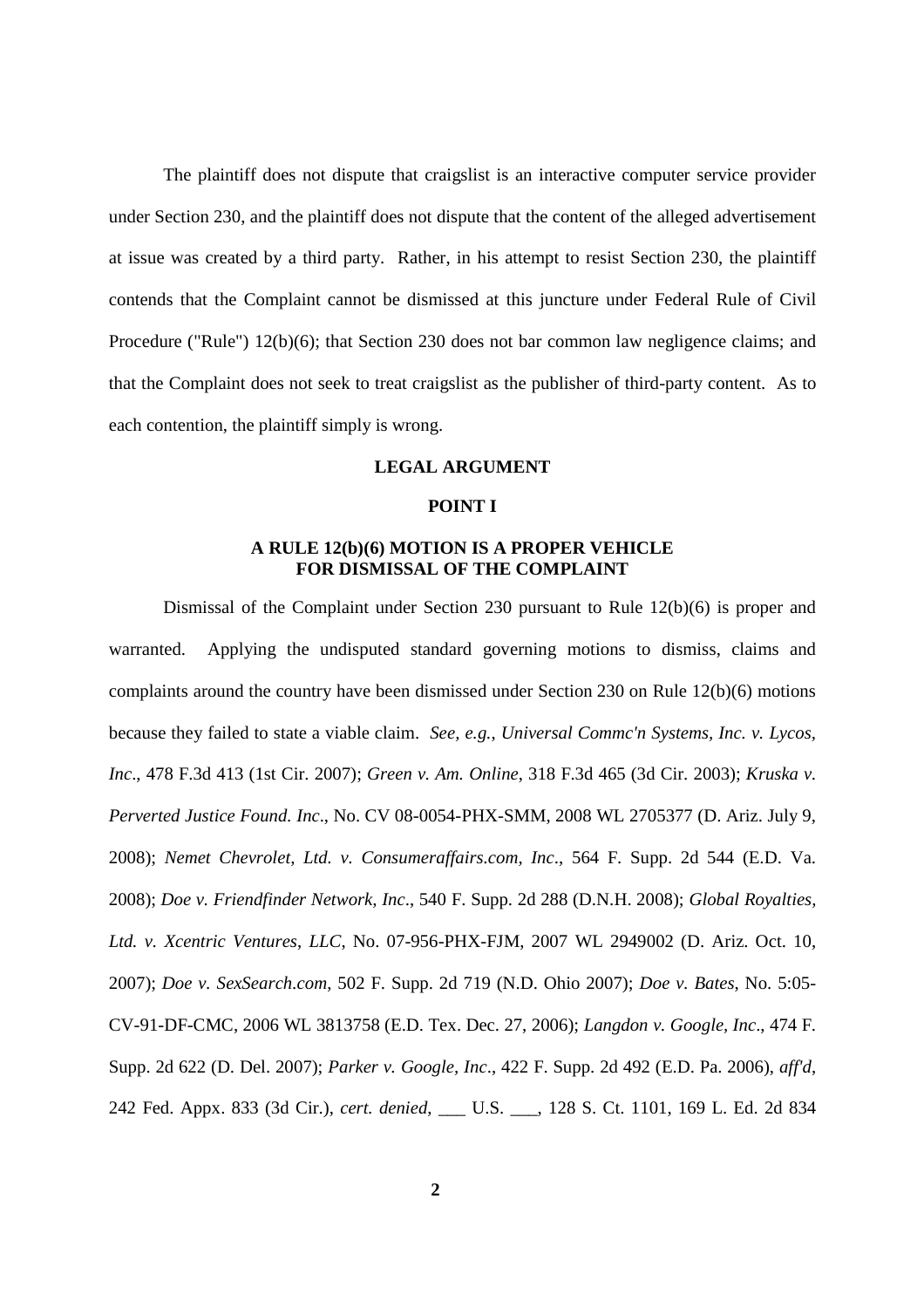(2007). In each case (and many more nationwide), the prohibitions of Section 230 meant that the plaintiff had failed to state a claim on which relief could be granted and, as a result, dismissal of the Complaint pursuant to Rule  $12(b)(6)$  was warranted.<sup>1</sup> The same is true here.

The only set of facts alleged by the Complaint is a purported failure by craigslist to screen and eliminate content on its website that advertises illegal goods and services. (First Am. Compl., *passim*). There is no claim consistent with this set of facts that could or would entitle the plaintiff to relief against craigslist because Section 230 bars any such claim. (*See* Mot. to Dismiss, *passim*).

The plaintiff's own suggestion proves this point. The plaintiff argues that dismissal should be postponed to permit discovery into efforts craigslist has taken to stop content advertising illegal goods and services on its website. (Pl. Opp. Memo. at 5). Yet Section 230 was specifically designed to prevent liability of computer service providers who attempt to regulate content on their services. Section 230 accomplishes this goal by eliminating potential liability when claims address publisher functions by the service provider. (*See* Mot. to Dismiss at 5, 6 & n.1.) As a result, nothing disclosed by the plaintiff's proposed discovery could possibly change the application of Section 230 to bar the plaintiff's claims. *See, e.g.*, *Blumenthal v. Drudge*, 992 F. Supp. 44, 52 (D.D.C. 1998) ("Congress has conferred immunity from tort liability as an incentive to Internet service providers to self-police the Internet for obscenity and

<sup>&</sup>lt;sup>1</sup> Because "[t]he standard for granting a Rule  $12(c)$  motion for judgment on the pleadings is identical to that of a Rule 12(b)(6) motion for failure to state a claim," *Pilman v. New York City Housing Auth*., 214 F. Supp. 2d 325, 326 n.1 (S.D.N.Y. 2002) (Berman, J.) (internal quotation marks and citations omitted), some courts have also construed Rule 12(b)(6) motions to dismiss claims under Section 230 as Rule 12(c) motions for judgment on the pleadings and granted them on that basis. *See, e.g*., *Doe v. MySpace, Inc*., 474 F. Supp. 2d 843, 849 n.4 (W.D. Tex. 2007), *aff'd*, 528 F.3d 413 (5th Cir. 2008), *cert. denied* \_\_\_ S. Ct. \_\_\_, 2008 WL 4218722 (Nov. 17, 2008); *Bates*, 2006 WL 3813758, at \*9.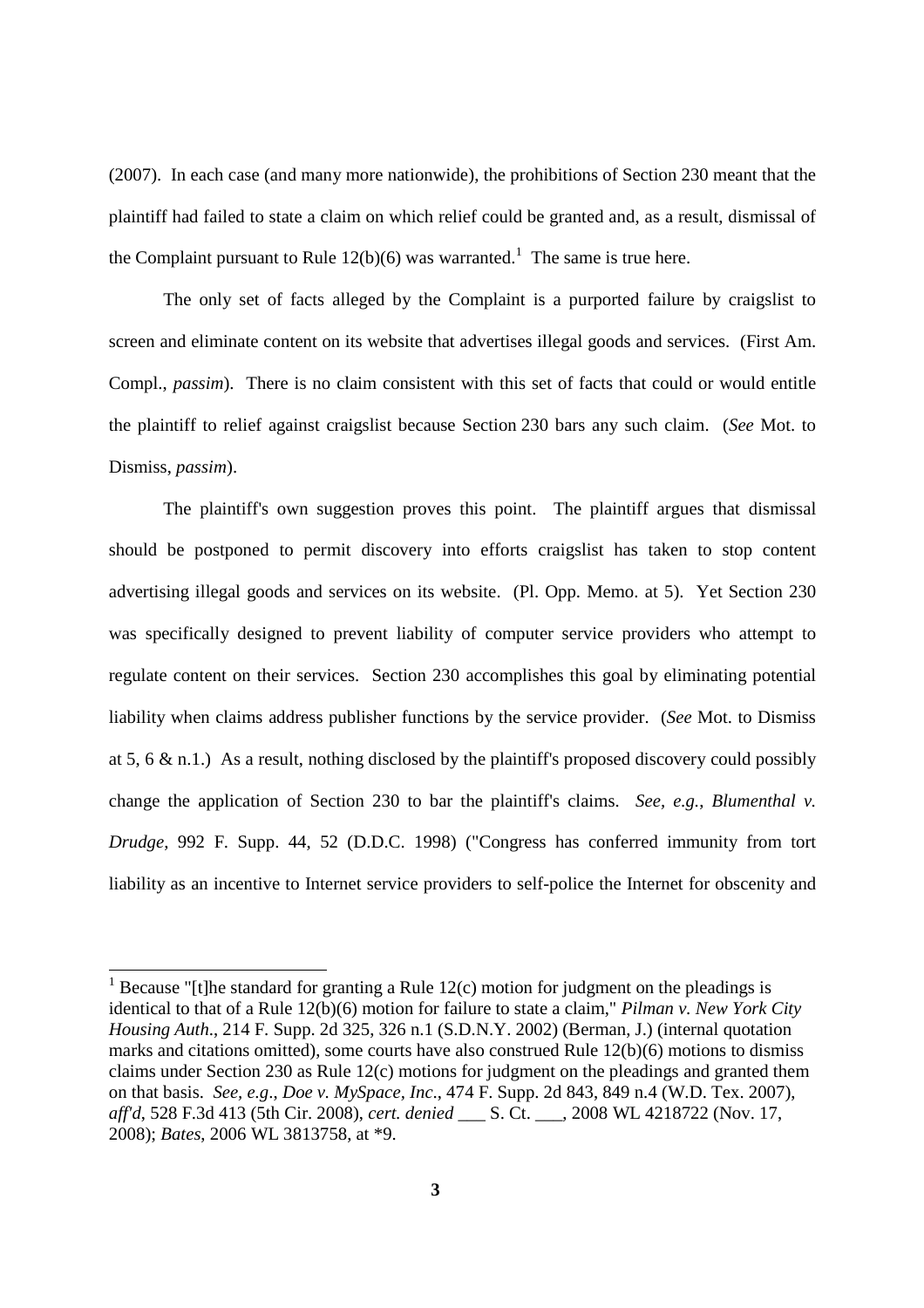other offensive material, *even where the self-policing is unsuccessful or not even attempted*." (emphasis added)).

As explained recently by the United States Supreme Court, survival of a motion to dismiss requires "more than labels and conclusions." *Bell Atl. Corp. v. Twombly*, 127 S. Ct. 1955, 1965 (2007). To survive a motion to dismiss, a complaint must allege "enough facts to state a claim to relief that is plausible on its face." *Id.* at 1974. Despite the plaintiff's opportunity to file an amended complaint with full knowledge of craigslist's Section 230 protection, *see* Case Management Plan (Oct. 16, 2008) (Dkt. 2), the Complaint does not and cannot allege sufficient facts to state a claim for relief that is plausible on its face, and therefore, the Complaint should be dismissed under Rule 12(b)(6).

#### **POINT II**

### **SECTION 230 BARS COMMON LAW NEGLIGENCE CLAIMS**

The plaintiff also is wrong in the assertion that Section 230 does not bar common law negligence claims. Contrary to the plaintiff's argument, both the statutory purpose of Section 230 – evident from the plain statutory language and the legislative history – and the abundant judicial precedent addressing this federal law demonstrate that Section 230 bars claims for common law negligence.

The statutory purpose of Section 230 to bar common law negligence claims, among other state and local claims, is apparent from the statutory language. Section 230 states unequivocally: "*No cause of action* may be brought and no liability may be imposed *under any State or local law* that is inconsistent with this section." 47 U.S.C. § 230(e)(3) (emphasis added). A common law negligence cause of action that treats a "provider or user of an interactive computer service . . . as the publisher or speaker of . . . information provided by another information content provider," 47 U.S.C. § 230(c)(1), falls within the plain meaning of the statutory language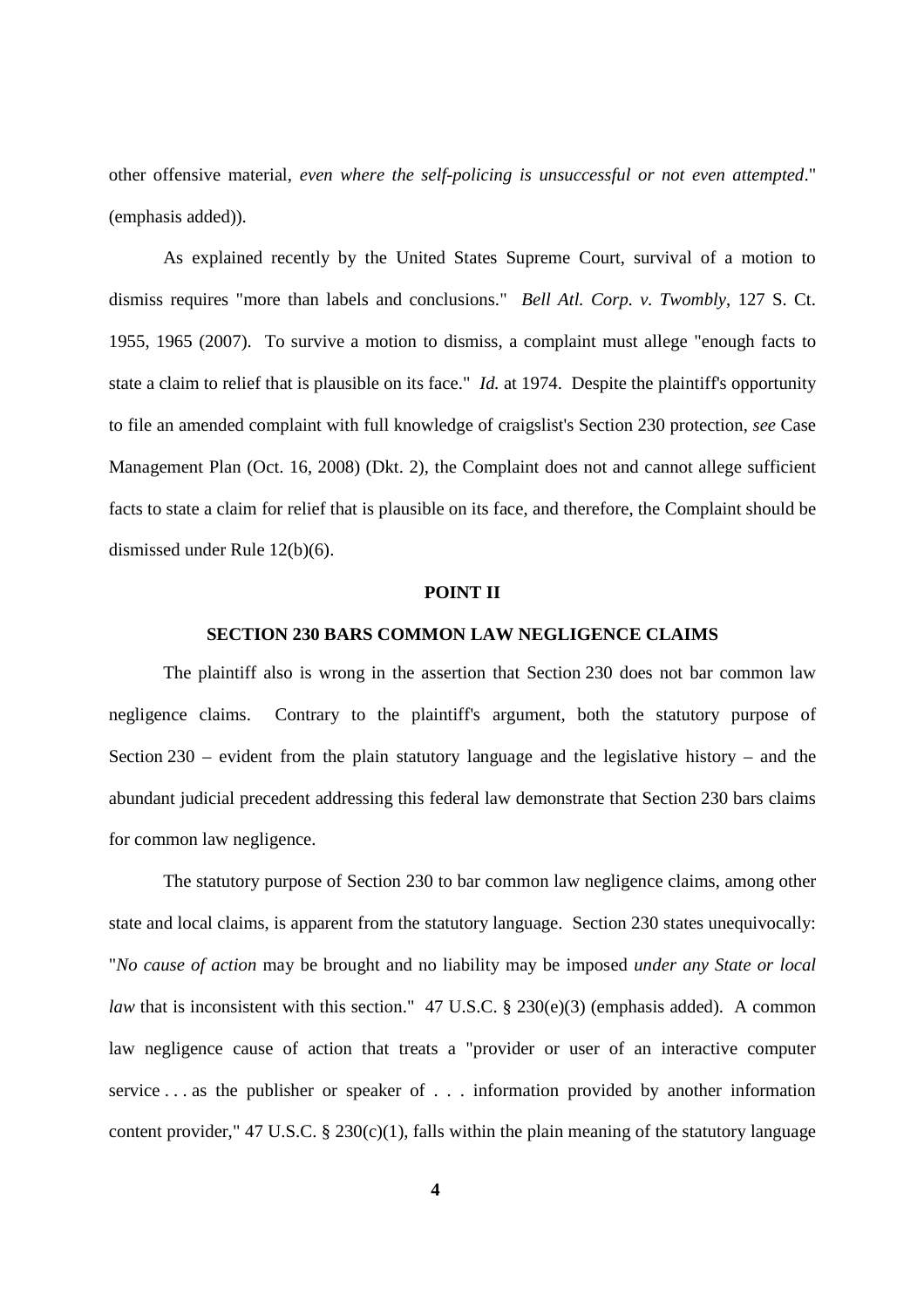and therefore is barred. *See Lee v. Bankers Trust Co.*, 166 F.3d 540, 544 (2d Cir. 1999) ("It is axiomatic that the plain meaning of a statute controls its interpretation."); *Aslanidis v. United States Lines, Inc*., 7 F.3d 1067, 1072 (2d Cir. 1993) ("[W]hen looking at its language, a court should presume that the statute says what it means.").

The statutory purpose to bar common law negligence claims also is apparent from Section 230's legislative history. A primary purpose for the enactment of Section 230 was to overrule the effect of decisions like *Stratton Oakmont, Inc. v. Prodigy Services Co.*, 1995 N.Y. Misc. LEXIS 229, 23 Media L. Rep. (BNA) 1794 (N.Y. Sup. Ct. 1995), which imposed liability on interactive computer service providers as a result of imperfect efforts to regulate content posted on their services. H.R. Rep. No. 548, 104th Cong., 2d Sess. 194 (1996). If common law negligence claims were somehow carved out from Section 230's protection, this purpose would be entirely vitiated because any prospective plaintiff with a complaint regarding third-party content could allege that the computer service provider should have exercised greater care to prevent publication of the offensive content.

If any doubt about the application of Section 230 to common law negligence claims could possibly remain, case law since its enactment puts it to rest. Case after case has held that Section 230 applies to and bars common law negligence claims. *See, e.g.*, *Doe v. MySpace, Inc*., 528 F.3d 413 (5th Cir. 2008) (negligence claim barred), *cert. denied* \_\_\_ S. Ct. \_\_\_, 2008 WL 4218722 (Nov. 17, 2008); *Green*, 318 F.3d 465 (same); *Ben Ezra, Weinstein & Co. v. Am. Online Inc.*, 206 F.3d 980, 984-85 (10th Cir. 2000) (same); *Zeran v. America Online, Inc.*, 129 F.3d 327, 328 (4th Cir. 1997) (same), *cert. denied*, 524 U.S. 937 (1998); *Kruska*, 2008 WL 2705377 (same); *Bates*, 2006 WL 3813758 (same); *Parker*, 422 F. Supp. 2d 492 (same); *Barnes v. Yahoo!, Inc.*, No, Civ. 05-926-AA, 2005 WL 3005602, at \*4 (D. Or. Nov. 8, 2005) (same);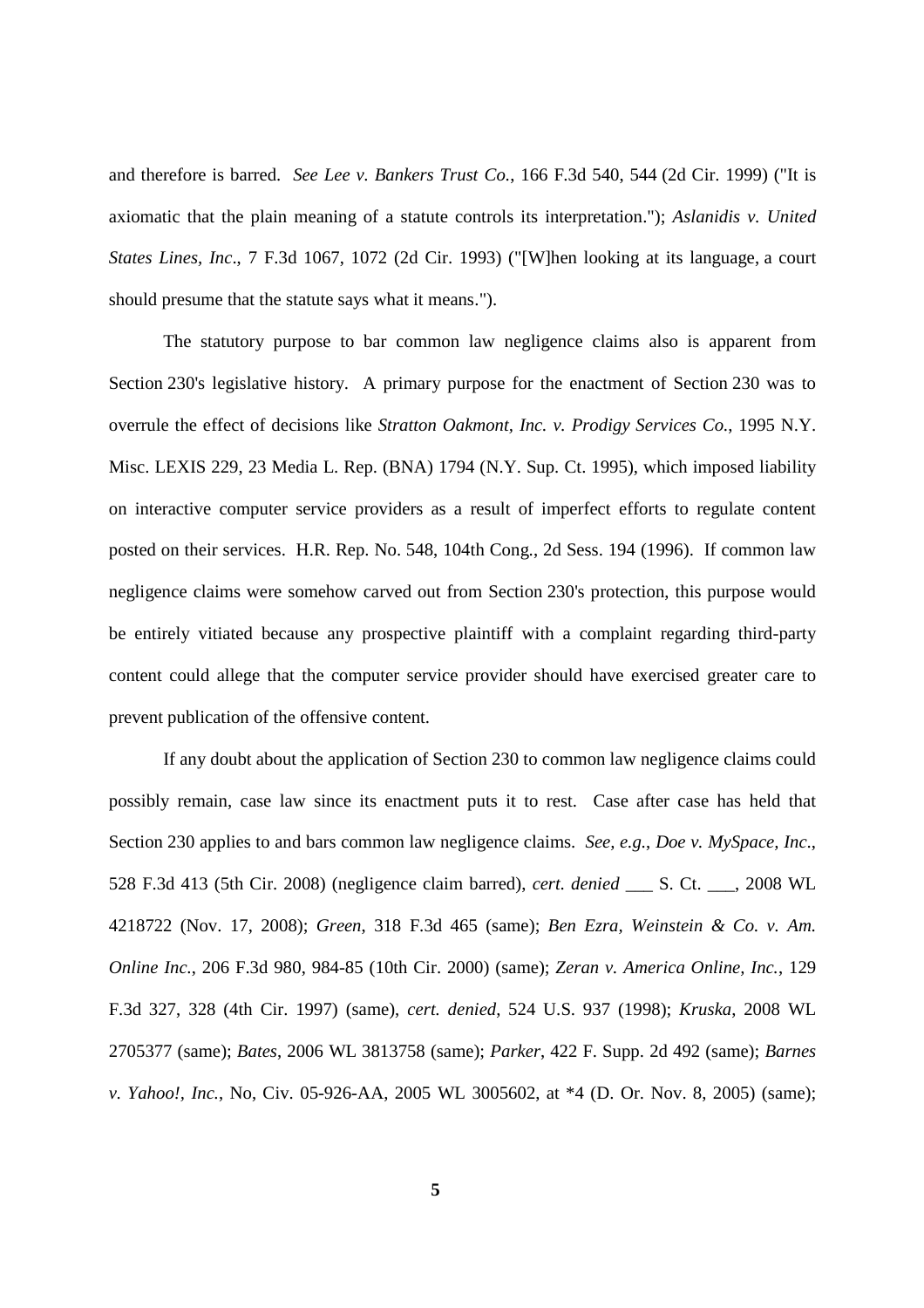*Gentry v. eBay, Inc*., 121 Cal. Rptr. 2d 703, 718 (Cal Ct. App. 2002) (same); *Doe v. Am. Online*, 783 So. 2d 1010 (Fla. 2001) (same); *see also Doe*, 540 F. Supp. 2d 288 ("Intentional/Negligent/Reckless Conduct" claims barred); *Doe*, 502 F. Supp. 2d 719 (negligent infliction of emotional distress and negligent misrepresentation claims barred); *see generally Gucci Am., Inc. v. Hall & Assoc.*, 135 F. Supp. 2d 409, 415 & n.13 (S.D.N.Y. 2001) (Berman, J.) (acknowledging case law supporting Section 230 protection with respect to "defamation and other forms of tort liability"). And Congress has confirmed the propriety of courts' applications of Section 230 to bar negligence claims: "The courts have correctly interpreted section 230(c), which was aimed at protecting against liability for such claims as *negligence*." H.R. Rep. No. 107-449, 107th Cong., 2d Sess. 13 (2002) (emphasis added) (citing *Doe*, 783 So. 2d 1010), *reprinted in* 2002 U.S.C.C.A.N. 1741, 1749.

#### **POINT III**

## **THE COMPLAINT TREATS CRAIGSLIST AS THE "PUBLISHER" OF THIRD-PARTY CONTENT ON ITS SERVICE**

In an effort to dodge Section 230, the plaintiff makes the conclusory argument that the action "does not seek to hold defendant liable as a speaker or in the role of a publisher." (Pl. Opp. Memo. at 7). This characterization of the action and allegations simply is incorrect.

The Complaint states:

This common law cause of action respectfully alleges that plaintiff [sic], an internet merchant, *failed to monitor, regulate, properly maintain and police* the merchandise being bought and sold on its internet web site.

(First Am. Compl. ¶ 1 (emphasis added); *see also id.* ¶ 20 (alleging that "defendant is either unable or unwilling to allocate the necessary resources to monitor police, maintain and properly supervise the goods and services sold on its internet web site")). These are the "traditional editorial functions" of a publisher. *Z*e*ran*, 129 F.3d at 330 ("[L]awsuits seeking to hold a service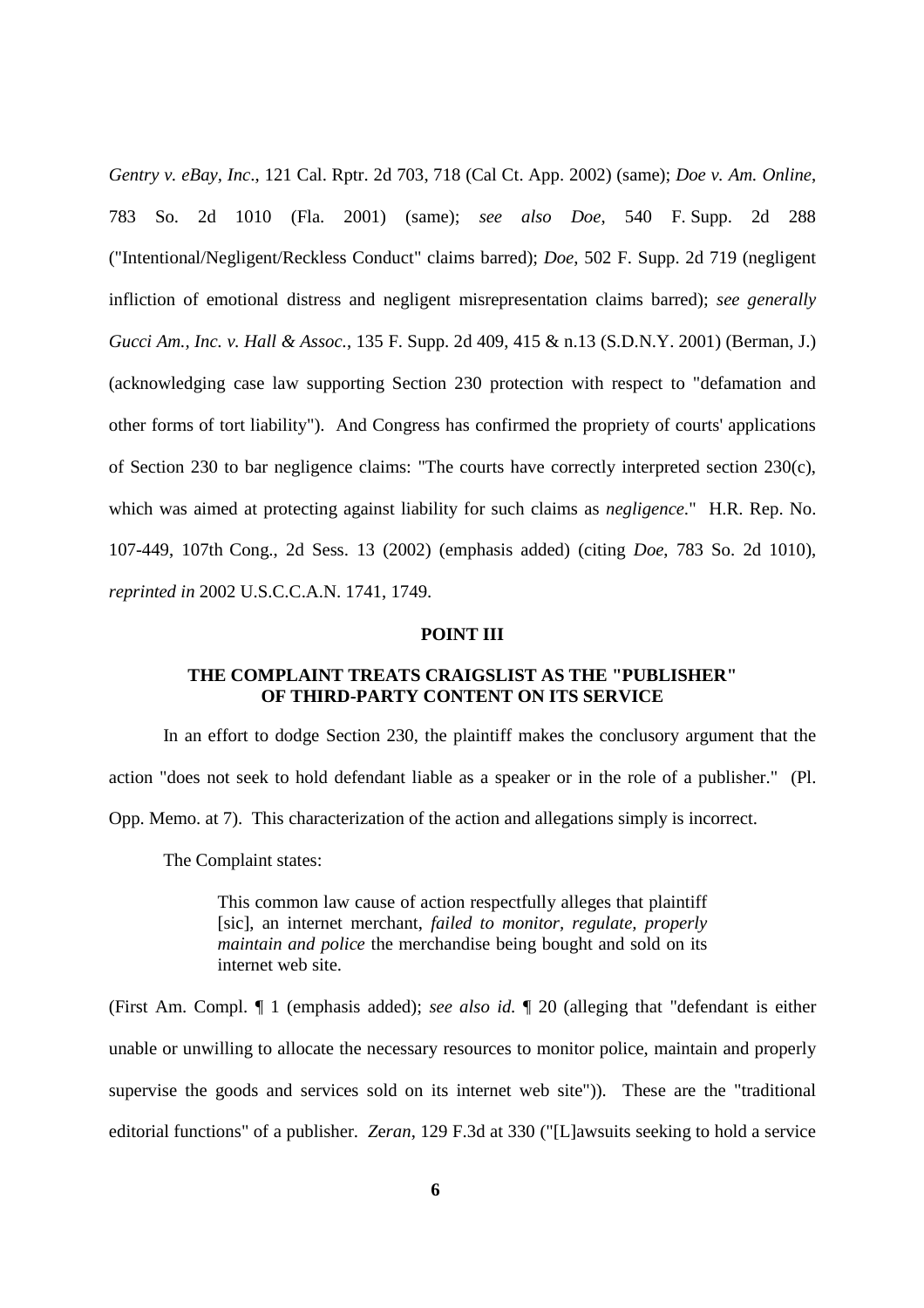provider liable for its exercise of a publisher's traditional editorial functions—such as deciding whether to publish, withdraw, postpone or alter content—are barred."); *see also Green*, 318 F.3d at 471 (Section 230 bars claims based on a computer service provider's "decisions relating to monitoring, screening, and deletion of content from its network—actions quintessentially related to a publisher's role.").

The Fifth Circuit in *Doe* rejected the very argument plaintiff makes here, on facts that indeed are materially indistinguishable from this case.<sup>2</sup> The Court held:

[Plaintiffs'] claims are barred by the CDA, notwithstanding their assertion that they only seek to hold [the defendant] liable for its failure to implement measures that would have prevented [a minor] from communicating with [a third-party adult]. Their allegations are merely another way of claiming that [the defendant] was liable for publishing the communications and they speak to [the defendant's] role as a publisher of online thirdparty-generated content.

#### [*Doe*, 528 F.3d at 420.]

The plaintiff's assertion here that the Complaint only seeks to hold craigslist liable for failing to implement measures that would have prevented alleged communication regarding a handgun for sale by an unidentified person, (Pl. Opp. Memo. at 5, 5 n.1, and 11), merely is another way of claiming that craigslist is liable for publishing a third party's alleged communication and speaks to craigslist's role as a publisher of online, third-party generated content.

The fact that the third-party content hosted by craigslist's interactive computer service is advertising for products and services is irrelevant. Section 230's protection expressly is bestowed on "provider[s]" (and "users") of "'interactive computer services.'"

<sup>2</sup> The plaintiff's claim that the holding in *Doe* should not apply here because it was premised on the plaintiff's contributory negligence is wrong. The discussion of contributory negligence was strictly in the context of the *Doe* plaintiff's argument that MySpace was a content provider. *Doe*, 528 F.3d at 420-22. Moreover, the *Doe* court ultimately held "without considering [plaintiff's] content-creation argument, that their negligence and gross negligence claims are barred by the  $CDA" - i.e.$  the plaintiff's contributory negligence was irrelevant to the court's application of Section 230. *Id.* at 422.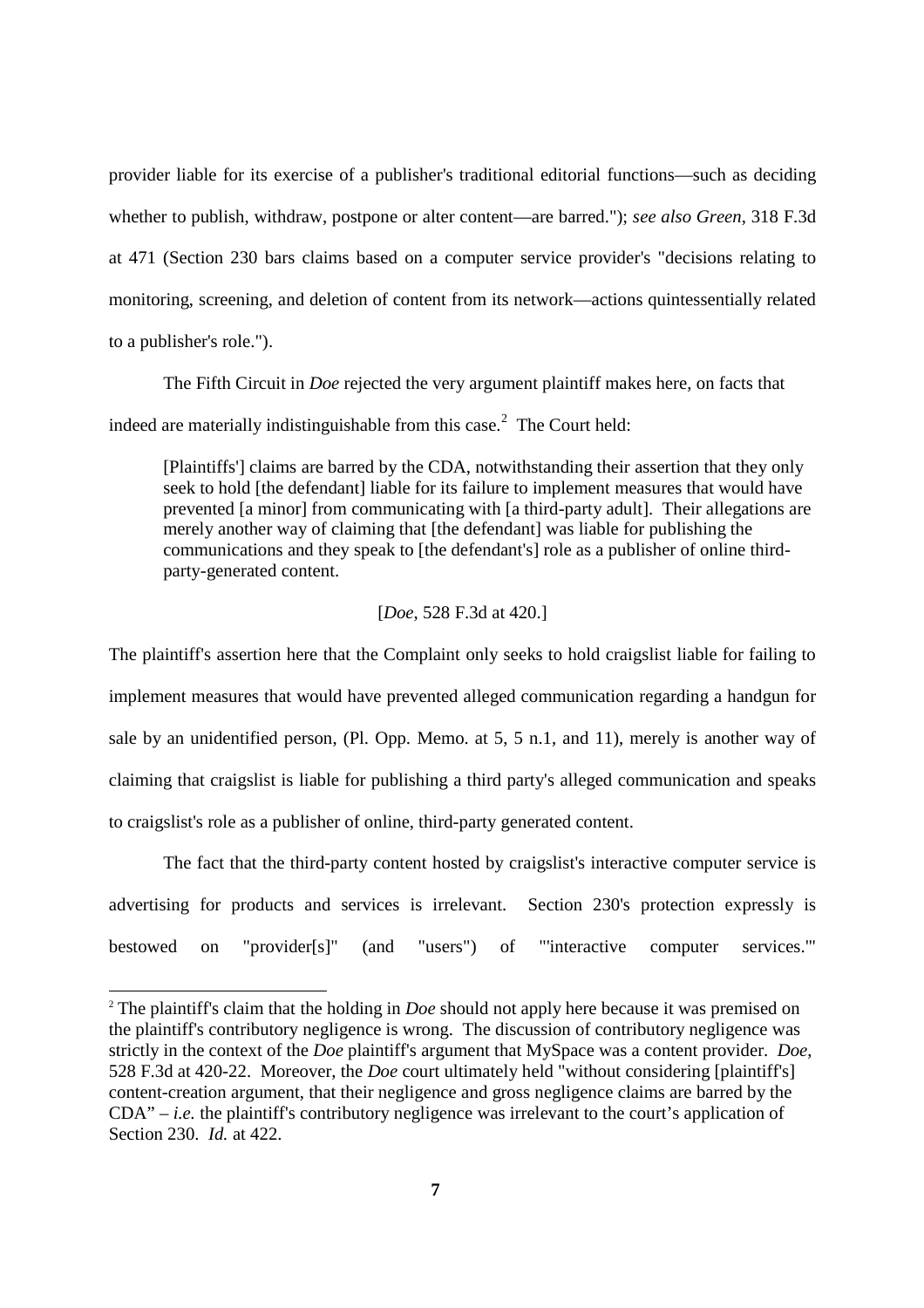47 U.S.C. § 230(f)(2). There is no exemption based on the nature of the content hosted by the provider, *i.e*. whether it is a social networking website (*Doe*, 528 F.3d 413), an internet message board operator (*Universal Commc'n Systems*, 478 F.3d 413), a web host (*Kruska*, 2008 WL 2705377), a consumer complaints forum (*Global Royalties, Ltd. v. Xcentric Ventures, LLC*, 544 F. Supp. 2d 929 (D. Ariz. 2008)), or, like craigslist, a third-party classified ad website (*Corbis Corp. v. Amazon.com,* 351 F. Supp. 2d 1090 (W.D. Wash. 2004); *Stoner v. eBay Inc.*, No. 305666, 2000 WL 1705637 (Cal. Super. Ct. Nov. 1, 2000); *Chi. Lawyers' Comm. for Civ. Rights Under Law, Inc. v. Craigslist, Inc*., 461 F. Supp. 2d 681, 698 (N.D. Ill. 2006), *aff'd*, 519 F.3d 666 (7th Cir. 2008)).

The plaintiff's argument that Section 230's protections do not apply because craigslist provides an interactive computer service that allows individuals to communicate about goods and services for sale is wrong. To the contrary, an express Congressional purpose of Section 230 is the preservation of "the vibrant and competitive free market that presently exists for the Internet and other interactive computer services." 47 U.S.C. § 230(b). As explained in *Batzel v. Smith*, "there is little doubt that [Section 230] sought to further First Amendment *and e-commerce* interests on the Internet." 333 F.3d 1018, 1027-28 (9th Cir. 2003) (emphasis added).

There is no statutory, historical or precedential authority supporting the plaintiff's position that, because craigslist hosts classified ads, craigslist ought to be "forced" to monitor, screen and police the third-party content on its service when Congress enacted Section 230 for the explicit purpose of promoting and encouraging self regulation by interactive computer service providers. *See* 141 Cong. Rec. H8470 (Aug. 4, 1995) (statement of Rep. Barton); *see also Zeran*, 129 F.3d at 331.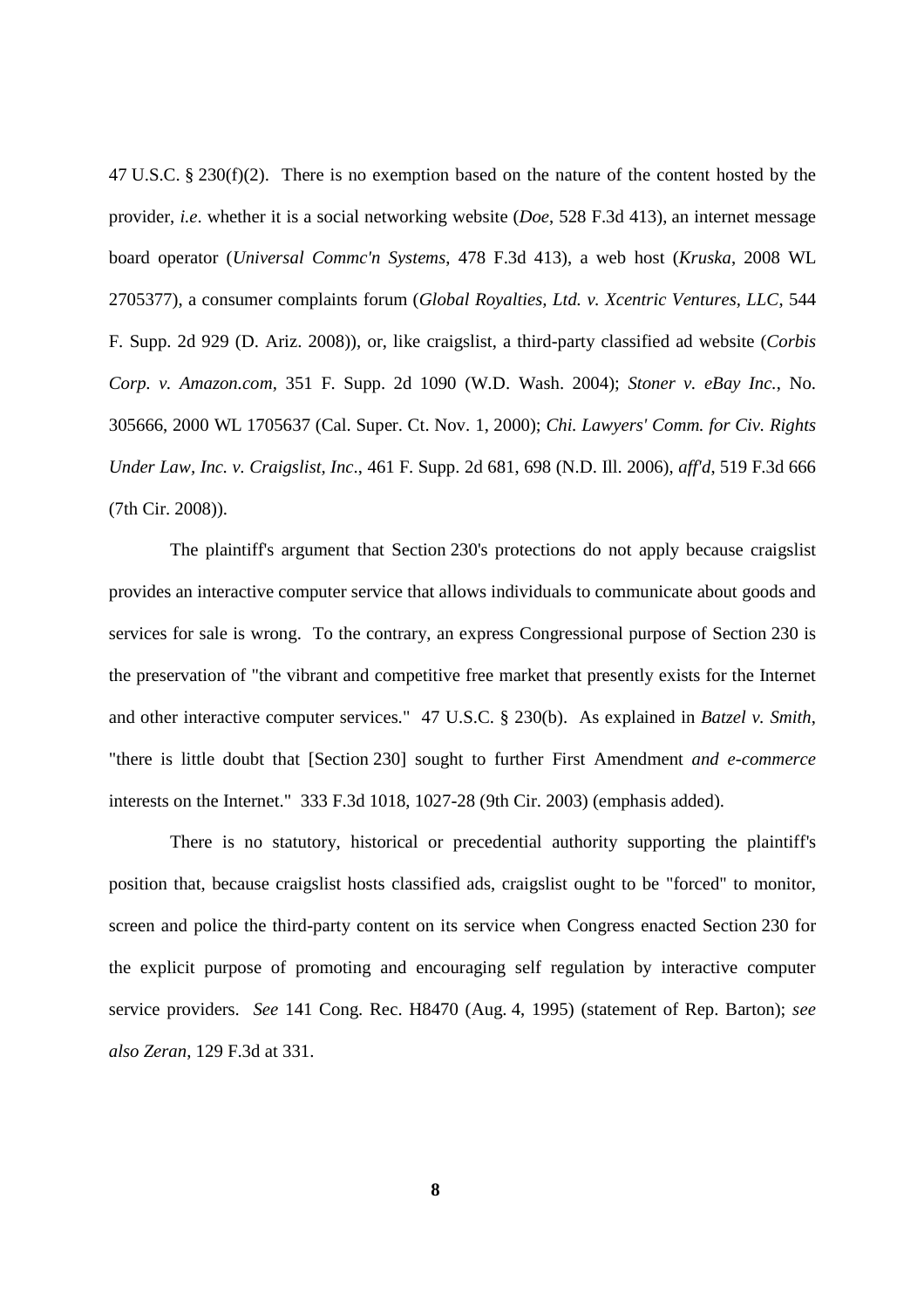#### **POINT IV**

## **PLAINTIFF'S REQUEST FOR A PRE-MOTION CONFERENCE AND/OR SANCTIONS SHOULD BE DENIED**

There is ample precedent at both the federal and state level acknowledging the breadth of Section 230's protection and its application to claims such as those asserted by the plaintiff. There are no grounds for a Rule 11 motion or sanctions against craigslist,<sup>3</sup> and the plaintiff's request for a pre-motion conference and/or sanctions based on the same should be denied.

#### **CONCLUSION**

For the foregoing reasons, and those set forth in craigslist's moving papers, craigslist's motion to dismiss should be granted and the plaintiff's request for a pre-motion conference and/or sanctions should be denied.

### Dated: December 2, 2008 COUGHLIN DUFFY LLP

By: */s/ Justin N. Kinney* Justin N. Kinney (JNK 8531) Wall Street Plaza 88 Pine Street New York, NY 10005 (212) 483-9490

and

 $3$  Specifically, the plaintiff, seeking a "pre-motion conference for a FRCP 11 motion," (Pl. Opp. Memo. at 11), argues that craigslist mischaracterized *Doe*, 528 F.3d 413, and the corresponding district court decision, 474 F. Supp. 2d 843, because: craigslist failed to mention contributory negligence, and craigslist never flagged to this Court that, prior to the Western District of Texas opinion cited by craigslist, the United States District Court for the Southern District of New York decided to transfer the case to the Western District of Texas. Contrary to the plaintiff's suggestion, however, the *Doe* discussion of contributory negligence does not relate to the allegations in the Complaint in this case. *See supra* n. 2. And the venue transfer by the Southern District of New York is wholly irrelevant to the Section 230 analysis, particularly as the Southern District of New York "declined to rule on the motion to dismiss, leaving it for the transferee court." *Id*. at 417.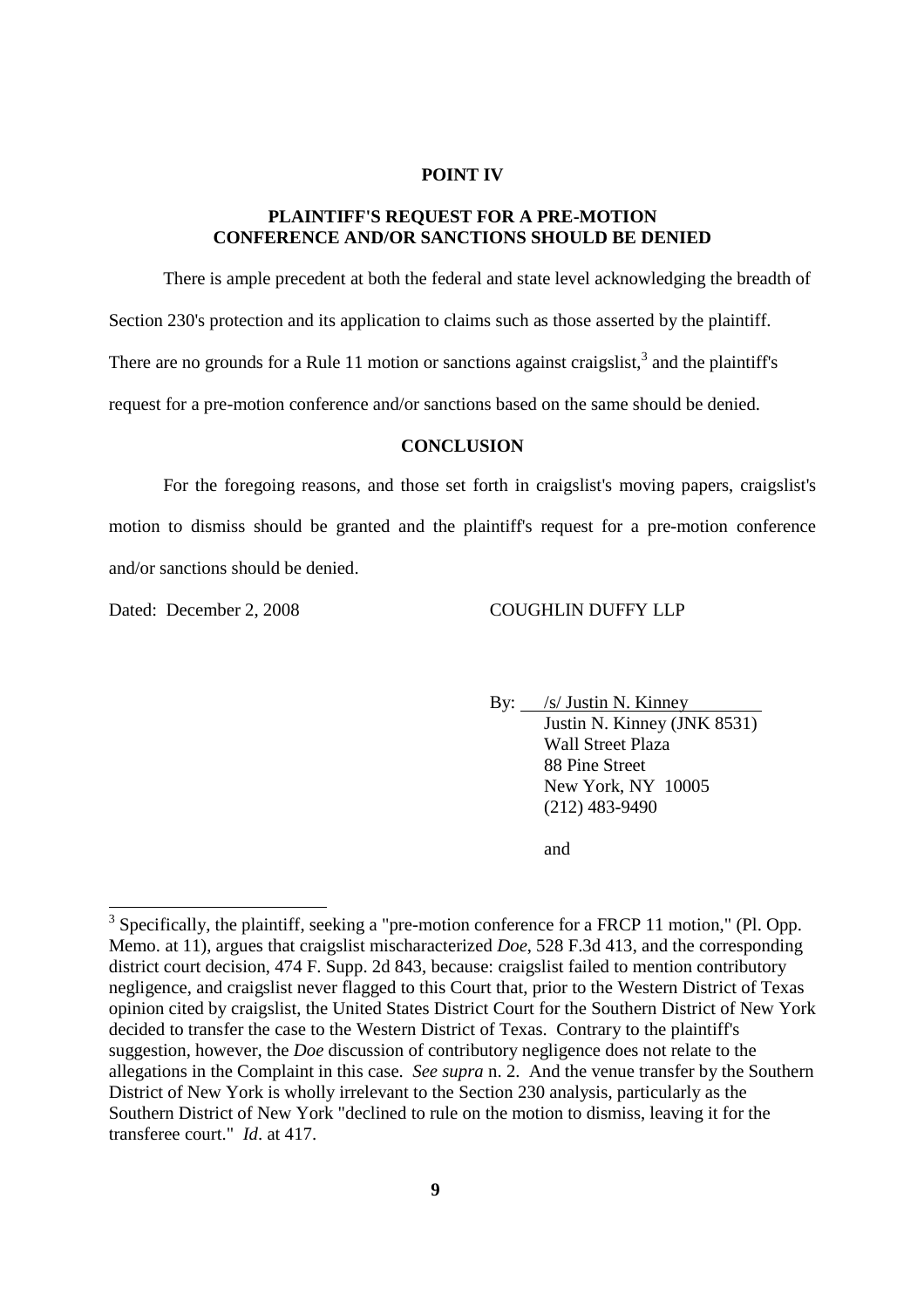Elizabeth McDougall PERKINS COIE LLP 1201 Third Avenue, Suite 4800 Seattle, WA 98101 (206) 359-8000

*Attorneys for Defendant craigslist, Inc.*